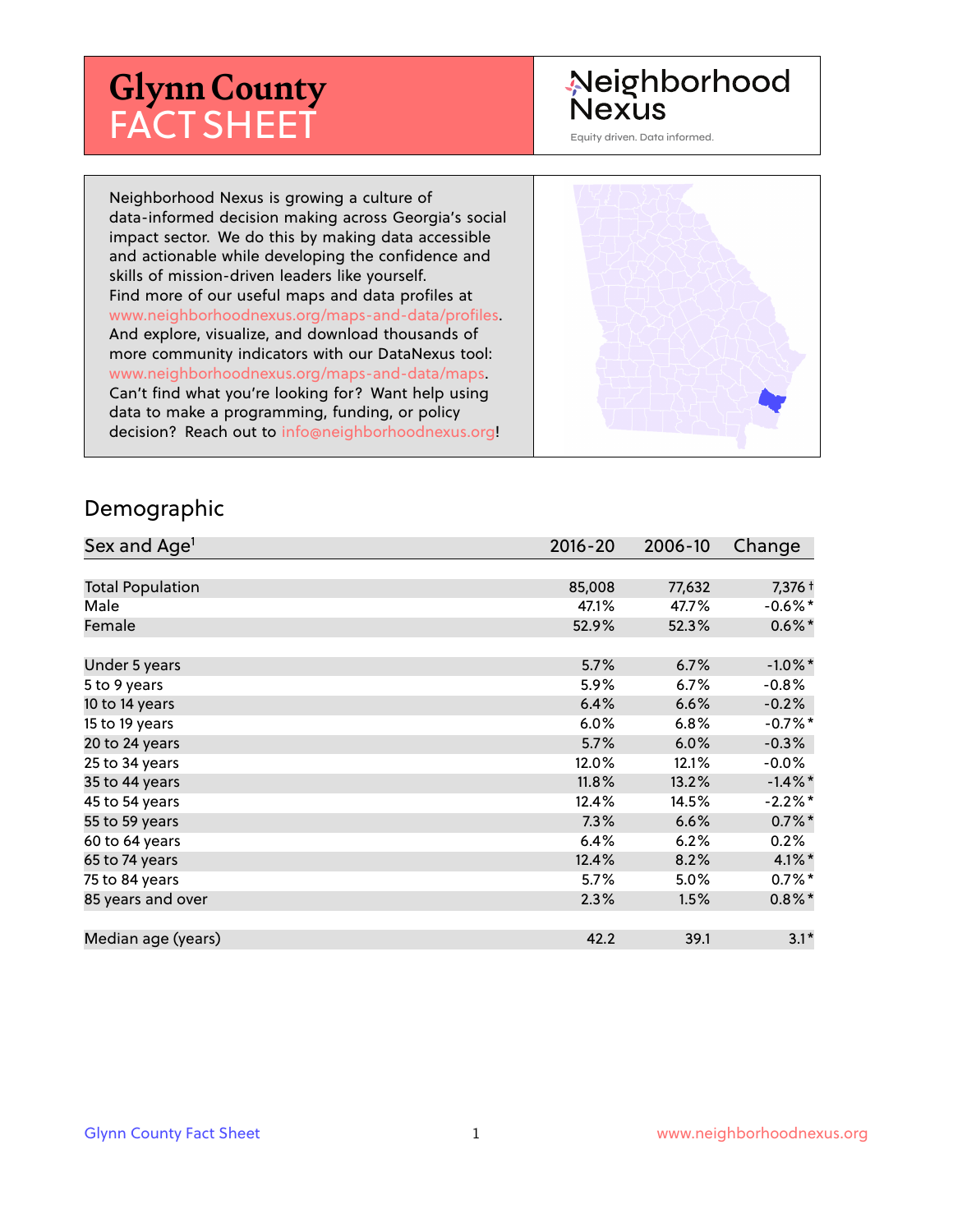# Demographic, continued...

| Race <sup>2</sup>                                            | $2016 - 20$ | 2006-10 | Change     |
|--------------------------------------------------------------|-------------|---------|------------|
| <b>Total population</b>                                      | 85,008      | 77,632  | 7,376 +    |
| One race                                                     | 96.4%       | 98.4%   | $-1.9%$ *  |
| White                                                        | 67.8%       | 69.6%   | $-1.8\%$ * |
| <b>Black or African American</b>                             | 25.5%       | 25.8%   | $-0.4%$    |
| American Indian and Alaska Native                            | 0.2%        | 0.1%    | 0.1%       |
| Asian                                                        | 1.5%        | 1.1%    | $0.4\%$ *  |
| Native Hawaiian and Other Pacific Islander                   | 0.1%        | 0.0%    | 0.1%       |
| Some other race                                              | 1.4%        | 1.8%    | $-0.5%$    |
| Two or more races                                            | 3.6%        | 1.6%    | $1.9\%$ *  |
| Race alone or in combination with other race(s) <sup>3</sup> | $2016 - 20$ | 2006-10 | Change     |
| Total population                                             | 85,008      | 77,632  | 7,376 +    |
| White                                                        | 70.6%       | 71.0%   | $-0.4%$    |
| <b>Black or African American</b>                             | 27.7%       | 26.6%   | $1.0\%$ *  |
| American Indian and Alaska Native                            | 1.0%        | 0.6%    | $0.4\%$ *  |
| Asian                                                        | 2.3%        | 1.3%    | $1.0\%$ *  |
| Native Hawaiian and Other Pacific Islander                   | 0.1%        | 0.1%    | 0.0%       |
| Some other race                                              | 2.1%        | 2.0%    | 0.0%       |
| Hispanic or Latino and Race <sup>4</sup>                     | $2016 - 20$ | 2006-10 | Change     |
| Total population                                             | 85,008      | 77,632  | 7,376 +    |
| Hispanic or Latino (of any race)                             | 6.6%        | 5.9%    | $0.7%$ +   |
| Not Hispanic or Latino                                       | 93.4%       | 94.1%   | $-0.7%$ †  |
| White alone                                                  | 63.3%       | 65.6%   | $-2.3\%$ * |
| Black or African American alone                              | 25.2%       | 25.7%   | $-0.5%$    |
| American Indian and Alaska Native alone                      | 0.2%        | 0.1%    | 0.1%       |
| Asian alone                                                  | 1.5%        | 1.1%    | $0.4\% *$  |
| Native Hawaiian and Other Pacific Islander alone             | 0.1%        | 0.0%    | 0.1%       |
| Some other race alone                                        | 0.2%        | 0.2%    | 0.1%       |
| Two or more races                                            | 2.9%        | 1.5%    | $1.4\%$ *  |
| U.S. Citizenship Status <sup>5</sup>                         | $2016 - 20$ | 2006-10 | Change     |
| Foreign-born population                                      | 4,449       | 4,063   | 386        |
| Naturalized U.S. citizen                                     | 49.0%       | 28.6%   | 20.3%*     |
| Not a U.S. citizen                                           | 51.0%       | 71.4%   | $-20.3%$ * |
| Citizen, Voting Age Population <sup>6</sup>                  | $2016 - 20$ | 2006-10 | Change     |
|                                                              |             |         |            |
| Citizen, 18 and over population                              | 64,271      | 56,468  | 7,803*     |
| Male                                                         | 45.9%       | 46.4%   | $-0.5%$ *  |
| Female                                                       | 54.1%       | 53.6%   | 0.5%       |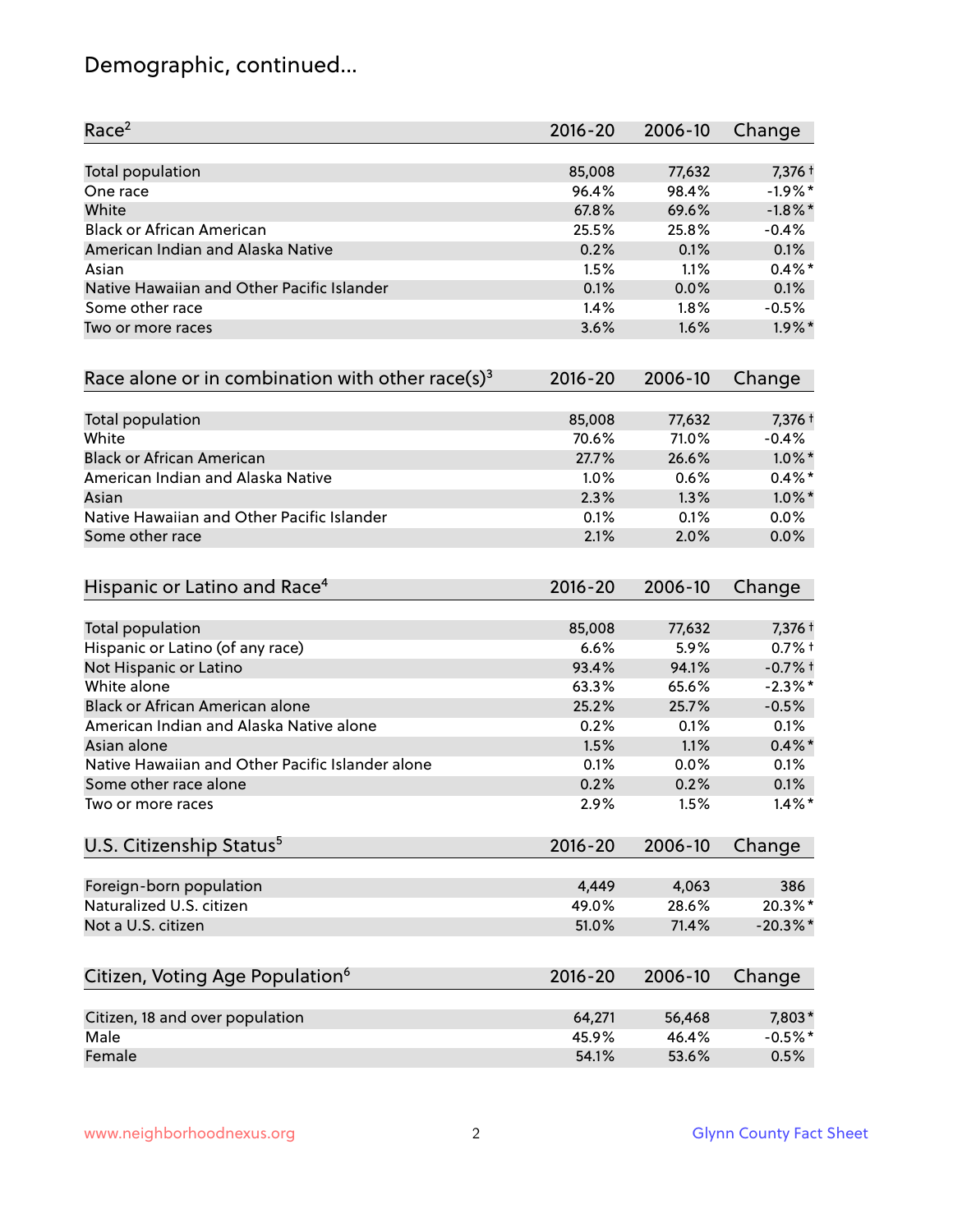#### Economic

| Income <sup>7</sup>                                 | $2016 - 20$ | 2006-10 | Change          |
|-----------------------------------------------------|-------------|---------|-----------------|
|                                                     |             |         |                 |
| All households                                      | 34,191      | 30,617  | $3,574*$        |
| Less than \$10,000                                  | 6.2%        | 8.3%    | $-2.1\%$ *      |
| \$10,000 to \$14,999                                | 4.1%        | 5.6%    | $-1.6\%$ *      |
| \$15,000 to \$24,999                                | 10.2%       | 10.8%   | $-0.6%$         |
| \$25,000 to \$34,999                                | 11.6%       | 11.3%   | 0.3%            |
| \$35,000 to \$49,999                                | 11.9%       | 13.7%   | $-1.8%$         |
| \$50,000 to \$74,999                                | 17.4%       | 18.6%   | $-1.2%$         |
| \$75,000 to \$99,999                                | 12.0%       | 12.8%   | $-0.7%$         |
| \$100,000 to \$149,999                              | 15.9%       | 11.3%   | 4.6%*           |
| \$150,000 to \$199,999                              | 5.2%        | 3.7%    | $1.5\%$ *       |
| \$200,000 or more                                   | 5.5%        | 4.0%    | $1.6\%$ *       |
| Median household income (dollars)                   | 56,952      | 50,337  | $6,615*$        |
| Mean household income (dollars)                     | 82,035      | 68,811  | 13,224*         |
| With earnings                                       | 72.3%       | 75.9%   | $-3.6\%$ *      |
| Mean earnings (dollars)                             | 76,297      | 65,435  | 10,862*         |
| <b>With Social Security</b>                         | 38.9%       | 32.5%   | $6.4\%$ *       |
| Mean Social Security income (dollars)               | 21,113      | 15,767  | 5,346*          |
| With retirement income                              | 23.6%       | 20.9%   | $2.7\%$ *       |
| Mean retirement income (dollars)                    | 39,083      | 29,421  | $9,662*$        |
| With Supplemental Security Income                   | 7.1%        | 4.3%    | $2.8\%$ *       |
| Mean Supplemental Security Income (dollars)         | 10,391      | 7,840   | $2,552*$        |
| With cash public assistance income                  | 2.2%        | 1.2%    | $1.0\%$ *       |
| Mean cash public assistance income (dollars)        | 3,221       | 3,189   | 32 <sub>2</sub> |
| With Food Stamp/SNAP benefits in the past 12 months | 13.4%       | 9.0%    | 4.4%*           |
|                                                     |             |         |                 |
| Families                                            | 22,560      | 20,371  | $2,189*$        |
| Less than \$10,000                                  | 4.3%        | 5.0%    | $-0.8%$         |
| \$10,000 to \$14,999                                | 4.3%        | 3.4%    | 0.9%            |
| \$15,000 to \$24,999                                | 7.5%        | 9.7%    | $-2.3%$         |
| \$25,000 to \$34,999                                | 8.6%        | 8.9%    | $-0.4%$         |
| \$35,000 to \$49,999                                | 9.9%        | 12.5%   | $-2.6\%$ *      |
| \$50,000 to \$74,999                                | 18.0%       | 20.7%   | $-2.7%$         |
| \$75,000 to \$99,999                                | 12.9%       | 15.6%   | $-2.7%$         |
| \$100,000 to \$149,999                              | 20.1%       | 14.6%   | $5.6\%$ *       |
| \$150,000 to \$199,999                              | 7.3%        | 4.3%    | $3.0\%$ *       |
| \$200,000 or more                                   | 7.2%        | 5.3%    | $1.9\%$ *       |
| Median family income (dollars)                      | 72,303      | 62,445  | 9,858*          |
| Mean family income (dollars)                        | 94,884      | 79,728  | 15,156*         |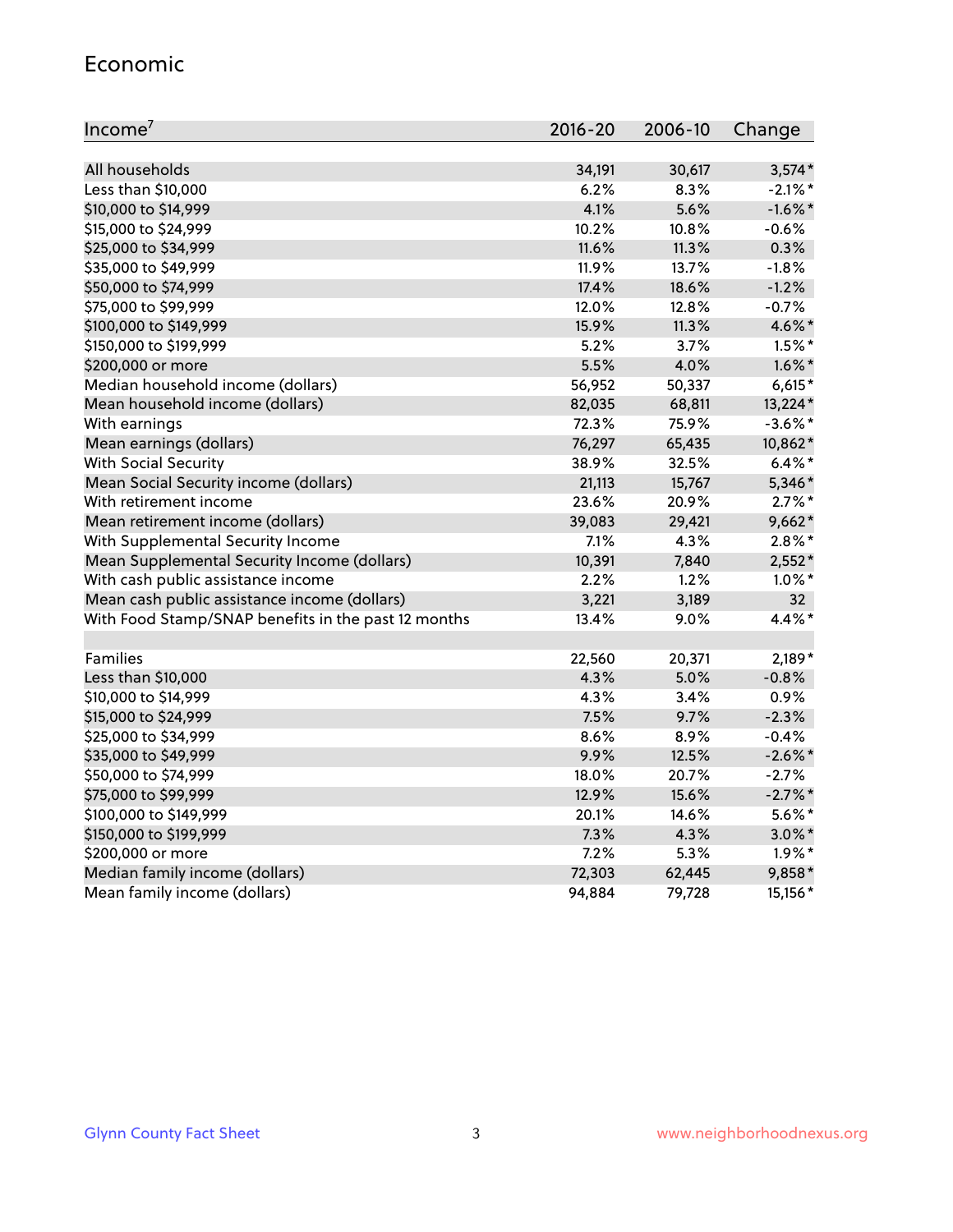### Economic, continued...

| Income, continued <sup>8</sup>                                        | $2016 - 20$ | 2006-10 | Change    |
|-----------------------------------------------------------------------|-------------|---------|-----------|
|                                                                       |             |         |           |
| Nonfamily households                                                  | 11,631      | 10,246  | 1,385*    |
| Median nonfamily income (dollars)                                     | 34,844      | 30,380  | 4,464*    |
| Mean nonfamily income (dollars)                                       | 53,147      | 45,037  | $8,111*$  |
| Median earnings for workers (dollars)                                 | 31,710      | 28,296  | $3,414*$  |
| Median earnings for male full-time, year-round workers<br>(dollars)   | 51,111      | 43,240  | 7,871*    |
| Median earnings for female full-time, year-round workers<br>(dollars) | 38,572      | 32,112  | $6,460*$  |
| Per capita income (dollars)                                           | 33,975      | 28,040  | 5,935*    |
| Families and People Below Poverty Level <sup>9</sup>                  | $2016 - 20$ | 2006-10 | Change    |
|                                                                       |             |         |           |
| <b>All families</b>                                                   | 13.2%       | 11.7%   | 1.6%      |
| With related children under 18 years                                  | 26.3%       | 19.0%   | $7.3\%$ * |
| With related children under 5 years only                              | 25.4%       | 17.6%   | 7.8%      |
| Married couple families                                               | 6.4%        | 4.1%    | $2.3\%$ * |
| With related children under 18 years                                  | 12.3%       | 3.7%    | $8.5\%$ * |
| With related children under 5 years only                              | 8.0%        | 1.6%    | $6.4\%$ * |
| Families with female householder, no husband present                  | 30.4%       | 35.0%   | $-4.7%$   |
| With related children under 18 years                                  | 42.6%       | 47.9%   | $-5.3%$   |
| With related children under 5 years only                              | 42.0%       | 55.7%   | $-13.7%$  |
| All people                                                            | 17.1%       | 15.2%   | 1.9%      |
| Under 18 years                                                        | 30.1%       | 24.9%   | $5.2\%$ * |
| Related children under 18 years                                       | 29.3%       | 24.8%   | 4.5%      |
| Related children under 5 years                                        | 32.5%       | 31.1%   | 1.4%      |
| Related children 5 to 17 years                                        | 28.1%       | 22.4%   | $5.7\%$ * |
| 18 years and over                                                     | 13.4%       | 12.1%   | 1.3%      |
| 18 to 64 years                                                        | 15.7%       | 12.8%   | $2.9\%$ * |
| 65 years and over                                                     | 6.8%        | 9.0%    | $-2.2%$   |
| People in families                                                    | 15.0%       | 13.7%   | 1.3%      |
| Unrelated individuals 15 years and over                               | 25.6%       | 22.2%   | 3.4%      |
|                                                                       |             |         |           |
| Non-Hispanic white people                                             | 9.8%        | 8.0%    | 1.8%      |
| Black or African-American people                                      | 28.7%       | 31.2%   | $-2.5%$   |
| Asian people                                                          | 7.2%        | 0.7%    | $6.5%$ *  |
| Hispanic or Latino people                                             | 42.9%       | 28.4%   | 14.4%     |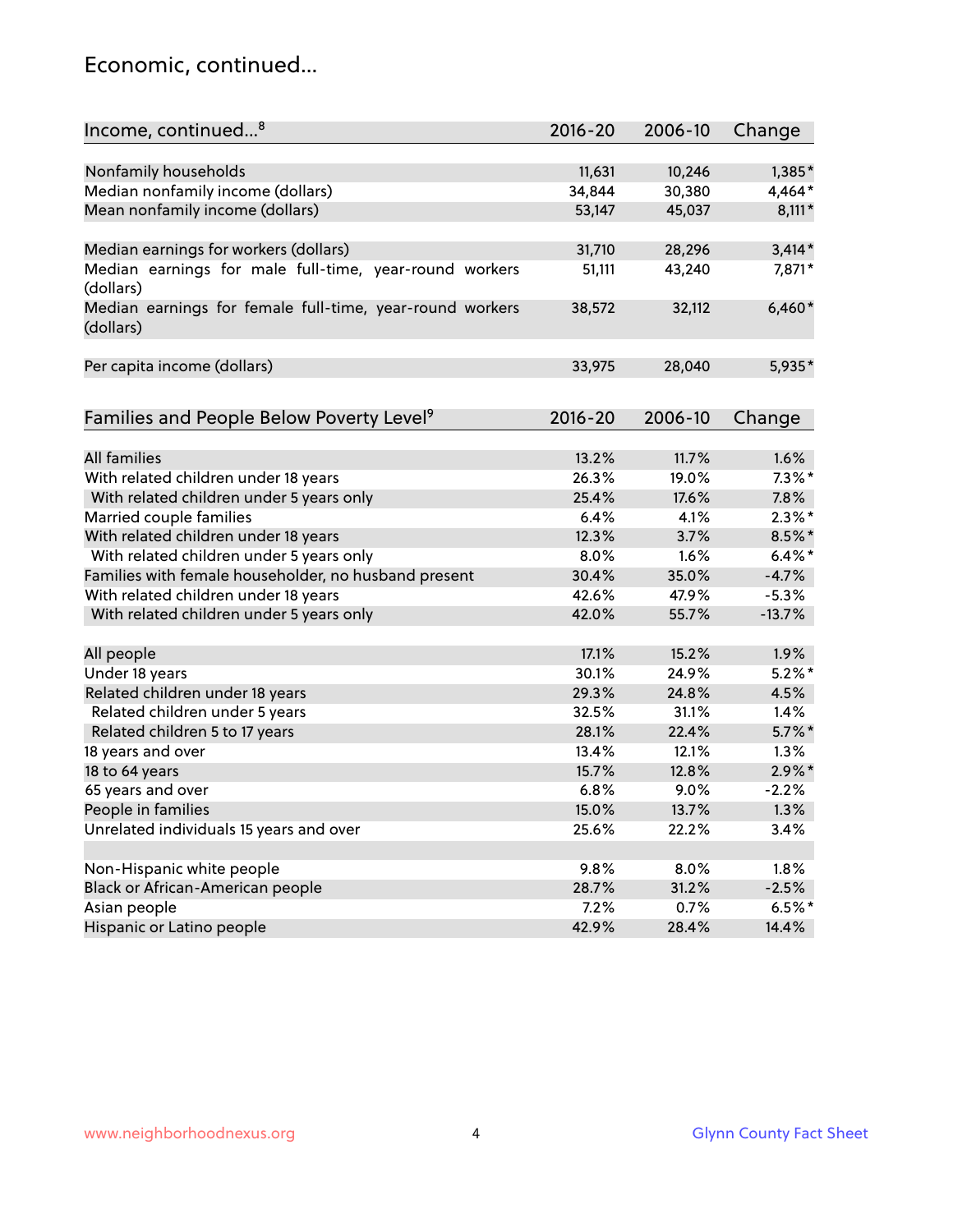# Employment

| Employment Status <sup>10</sup>                                                               | 2010        | 2020    | Change     |
|-----------------------------------------------------------------------------------------------|-------------|---------|------------|
| In Labor Force                                                                                | 38,215      | 38,340  | 38,340     |
| <b>Unemployment Rate</b>                                                                      | 6.8%        | 10.0%   | $-3.2%$    |
| Industry <sup>11</sup>                                                                        | $2016 - 20$ | 2006-10 | Change     |
| Civilian employed population 16 years and over                                                | 39,008      | 35,873  | $3,135*$   |
| Agriculture, forestry, fishing and hunting, and mining                                        | 0.5%        | 0.9%    | $-0.4%$    |
| Construction                                                                                  | 6.1%        | 7.7%    | $-1.7%$ *  |
| Manufacturing                                                                                 | 6.6%        | 7.3%    | $-0.7%$    |
| Wholesale trade                                                                               | 0.9%        | 2.1%    | $-1.3\%$ * |
| Retail trade                                                                                  | 13.7%       | 11.9%   | 1.8%       |
| Transportation and warehousing, and utilities                                                 | 5.2%        | 4.2%    | 1.0%       |
| Information                                                                                   | 1.1%        | 1.5%    | $-0.4%$    |
| Finance and insurance, and real estate and rental and leasing                                 | 4.9%        | 4.7%    | 0.2%       |
| Professional, scientific, and management, and administrative<br>and waste management services | 12.7%       | 9.7%    | $3.0\%$ *  |
| Educational services, and health care and social assistance                                   | 22.5%       | 21.0%   | 1.5%       |
| Arts, entertainment, and recreation, and accommodation and<br>food services                   | 14.9%       | 15.6%   | $-0.7%$    |
| Other services, except public administration                                                  | 4.5%        | 5.6%    | $-1.1%$    |
| <b>Public administration</b>                                                                  | 6.5%        | 7.7%    | $-1.2%$    |
| Occupation <sup>12</sup>                                                                      | $2016 - 20$ | 2006-10 | Change     |
|                                                                                               |             |         |            |
| Civilian employed population 16 years and over                                                | 39,008      | 35,873  | $3,135*$   |
| Management, business, science, and arts occupations                                           | 34.8%       | 31.9%   | $2.8\%$ *  |
| Service occupations                                                                           | 21.7%       | 22.5%   | $-0.7%$    |
| Sales and office occupations                                                                  | 22.0%       | 25.1%   | $-3.1\%$ * |
| Natural<br>resources,<br>construction,<br>and<br>maintenance<br>occupations                   | 9.2%        | 10.2%   | $-1.0%$    |
| Production, transportation, and material moving occupations                                   | 12.3%       | 10.3%   | $2.0\%$ *  |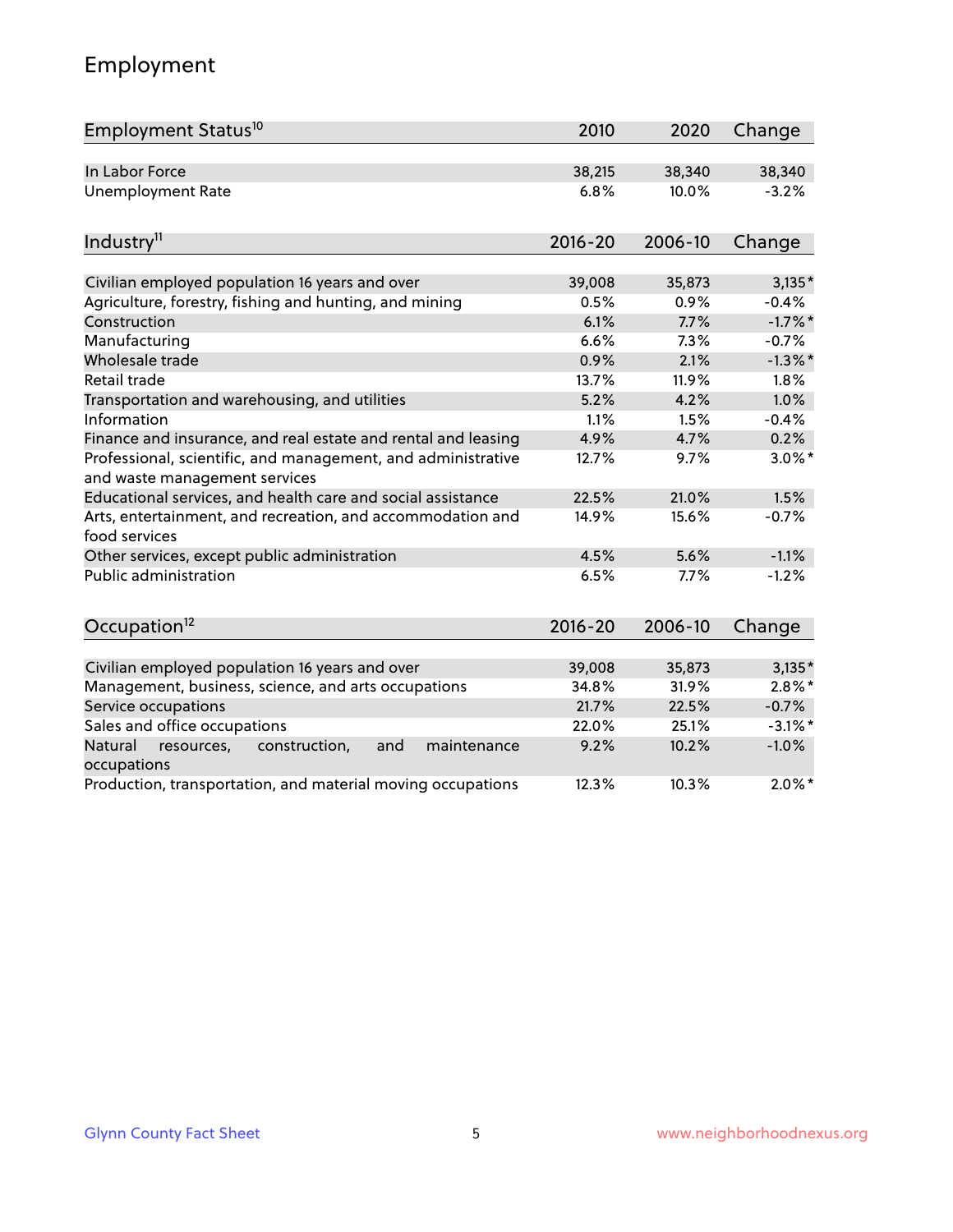# Employment, continued...

| Class of Worker <sup>13</sup>                          | $2016 - 20$ | 2006-10 | Change    |
|--------------------------------------------------------|-------------|---------|-----------|
| Civilian employed population 16 years and over         | 39,008      | 35,873  | $3,135*$  |
| Private wage and salary workers                        | 77.5%       | 74.0%   | $3.5%$ *  |
| Government workers                                     | 15.7%       | 18.5%   | $-2.7%$ * |
| Self-employed in own not incorporated business workers | 6.6%        | 7.2%    | $-0.6%$   |
| <b>Unpaid family workers</b>                           | 0.1%        | 0.3%    | $-0.2%$   |
|                                                        |             |         |           |
| Job Flows <sup>14</sup>                                | 2019        | 2010    | Change    |
| Total Jobs in county                                   | 36,837      | 35,902  | 935       |
| Held by residents of county                            | 60.8%       | 60.8%   | 0.0%      |
| Held by non-residents of county                        | 39.2%       | 39.2%   | $-0.0%$   |
| Jobs by Industry Sector <sup>15</sup>                  | 2019        | 2010    | Change    |
|                                                        |             |         |           |
| Total Jobs in county                                   | 36,837      | 35,902  | 935       |
| Goods Producing sectors                                | 10.1%       | 12.1%   | $-2.0%$   |
| Trade, Transportation, and Utilities sectors           | 17.3%       | 19.3%   | $-2.0%$   |
| All Other Services sectors                             | 72.6%       | 68.6%   | 4.0%      |
| Total Jobs in county held by county residents          | 22,393      | 21,813  | 580       |
| <b>Goods Producing sectors</b>                         | 10.1%       | 11.6%   | $-1.5%$   |
| Trade, Transportation, and Utilities sectors           | 14.2%       | 13.7%   | 0.5%      |
| All Other Services sectors                             | 75.7%       | 74.7%   | 0.9%      |
| Jobs by Earnings <sup>16</sup>                         | 2019        | 2010    | Change    |
| Total Jobs in county                                   | 36,837      | 35,902  | 935       |
| Jobs with earnings \$1250/month or less                | 26.5%       | 29.3%   | $-2.7%$   |
| Jobs with earnings \$1251/month to \$3333/month        | 40.1%       | 42.3%   | $-2.2%$   |
| Jobs with earnings greater than \$3333/month           | 33.4%       |         | 4.9%      |
|                                                        |             | 28.5%   |           |
| Total Jobs in county held by county residents          | 22,393      | 21,813  | 580       |
| Jobs with earnings \$1250/month or less                | 25.7%       | 27.9%   | $-2.3%$   |
| Jobs with earnings \$1251/month to \$3333/month        | 39.9%       | 41.5%   | $-1.6\%$  |
| Jobs with earnings greater than \$3333/month           | 34.4%       | 30.6%   | 3.8%      |
| Jobs by Age of Worker <sup>17</sup>                    | 2019        | 2010    | Change    |
|                                                        |             |         |           |
| Total Jobs in county                                   | 36,837      | 35,902  | 935       |
| Jobs with workers age 29 or younger                    | 23.1%       | 23.8%   | $-0.8%$   |
| Jobs with workers age 30 to 54                         | 52.4%       | 56.9%   | $-4.5%$   |
| Jobs with workers age 55 or older                      | 24.5%       | 19.3%   | 5.2%      |
| Total Jobs in county held by county residents          | 22,393      | 21,813  | 580       |
| Jobs with workers age 29 or younger                    | 21.0%       | 21.2%   | $-0.2%$   |
| Jobs with workers age 30 to 54                         | 52.1%       | 57.2%   | $-5.0%$   |
| Jobs with workers age 55 or older                      | 26.9%       | 21.6%   | 5.3%      |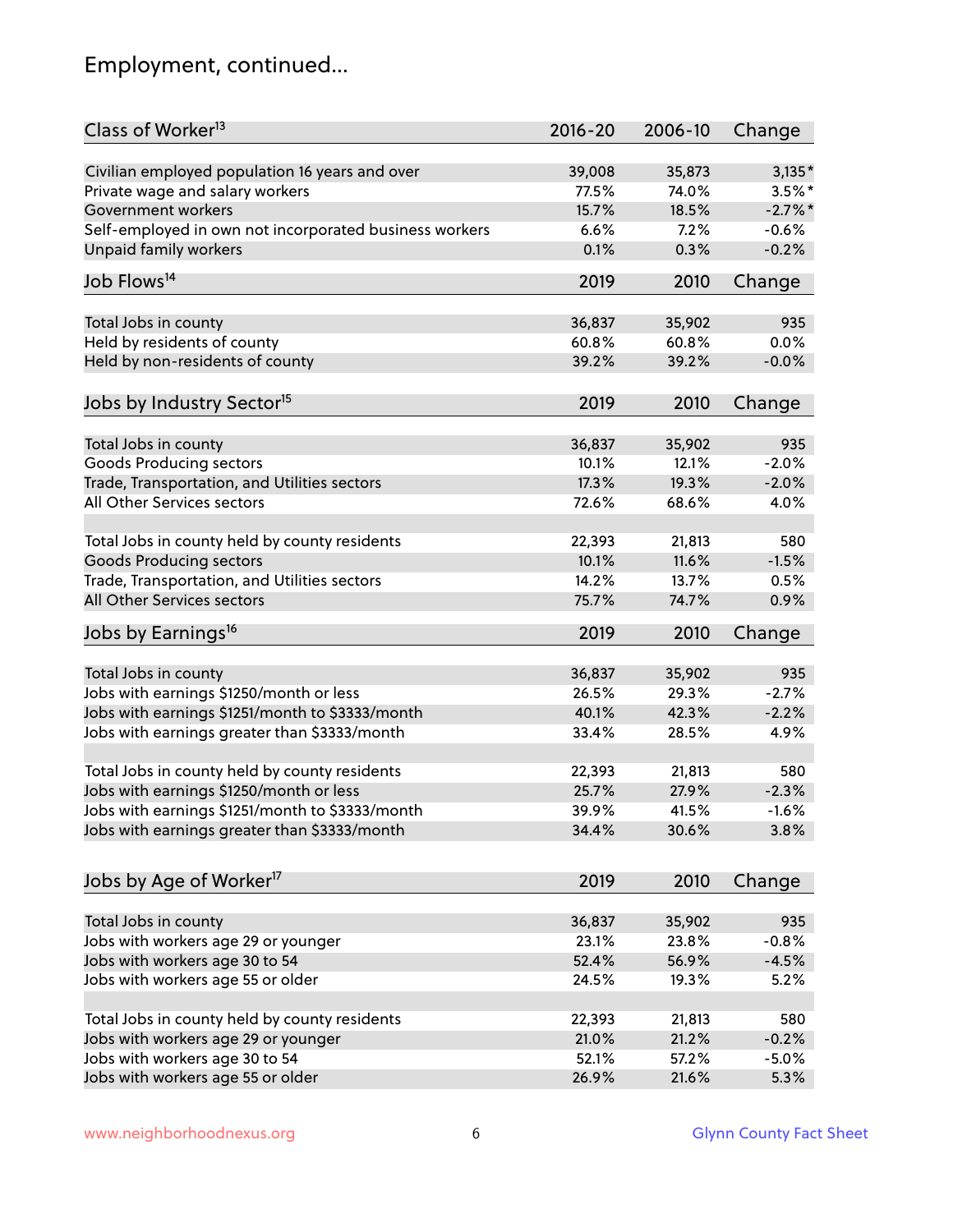#### Education

| Early Learning <sup>18</sup>                        |             |         | 2022       |
|-----------------------------------------------------|-------------|---------|------------|
| Licensed Capacity of Early Learning Centers         |             |         | 3,018      |
| Licenced capacity per 1,000 children ages 0-4       |             |         | 654.9      |
| School Enrollment <sup>19</sup>                     | 2022        | 2010    | Change     |
|                                                     |             |         |            |
| <b>Enrolled in Public School</b>                    | 12,820      | 12,800  | 20         |
| White                                               | 45.0%       | 50.4%   | $-5.4%$    |
| <b>Black or African-American</b>                    | 33.9%       | 35.0%   | $-1.1%$    |
| Asian                                               | 1.3%        | 1.3%    | 0.0%       |
| Native American                                     | 0.2%        | 0.4%    | $-0.2%$    |
| Pacific Islander                                    | 0.2%        | 0.0%    | 0.0%       |
| <b>Biracial or Multi-Racial</b>                     | 4.7%        | 3.9%    | 0.8%       |
| Hispanic or Latino                                  | 14.7%       | 8.9%    | 5.8%       |
| Georgia Milestones: 3rd Grade Reading <sup>20</sup> |             |         | 2019       |
|                                                     |             |         |            |
| Number of Students Tested                           |             |         | 1,001      |
| Proficient or Distinguished                         |             |         | 42.0%      |
| Georgia Milestones: 8th Grade Math <sup>21</sup>    |             |         | 2019       |
| Number of Students Tested                           |             |         | 956        |
| Proficient or Distinguished                         |             |         | 47.0%      |
|                                                     |             |         |            |
| Graduation Rates <sup>22</sup>                      | 2021        | 2012    | Change     |
| Cohort                                              | 817         | 904     | $-87$      |
| <b>High School Graduation Rate</b>                  | 93.9%       | 74.0%   | 19.9%      |
|                                                     |             |         |            |
| Educational Attainment <sup>23</sup>                | $2016 - 20$ | 2006-10 | Change     |
|                                                     |             |         |            |
| Population 25 years and over                        | 59,748      | 52,227  | 7,521*     |
| Less than 9th grade                                 | 3.5%        | 3.7%    | $-0.2%$    |
| 9th to 12th grade, no diploma                       | 7.9%        | 10.2%   | $-2.3\%$ * |
| High school graduate (includes equivalency)         | 26.9%       | 30.7%   | $-3.8\%$ * |
| Some college, no degree                             | 23.5%       | 21.9%   | 1.6%       |
| Associate's degree                                  | 8.5%        | 7.1%    | $1.4\%$ *  |
| Bachelor's degree                                   | 18.2%       | 16.6%   | $1.6\%$ *  |
| Graduate or professional degree                     | 11.4%       | 9.8%    | $1.6\%$ *  |
| Percent high school graduate or higher              | 88.6%       | 86.1%   | 2.5%       |
| Percent bachelor's degree or higher                 | 29.7%       | 26.4%   | $3.3\%$ *  |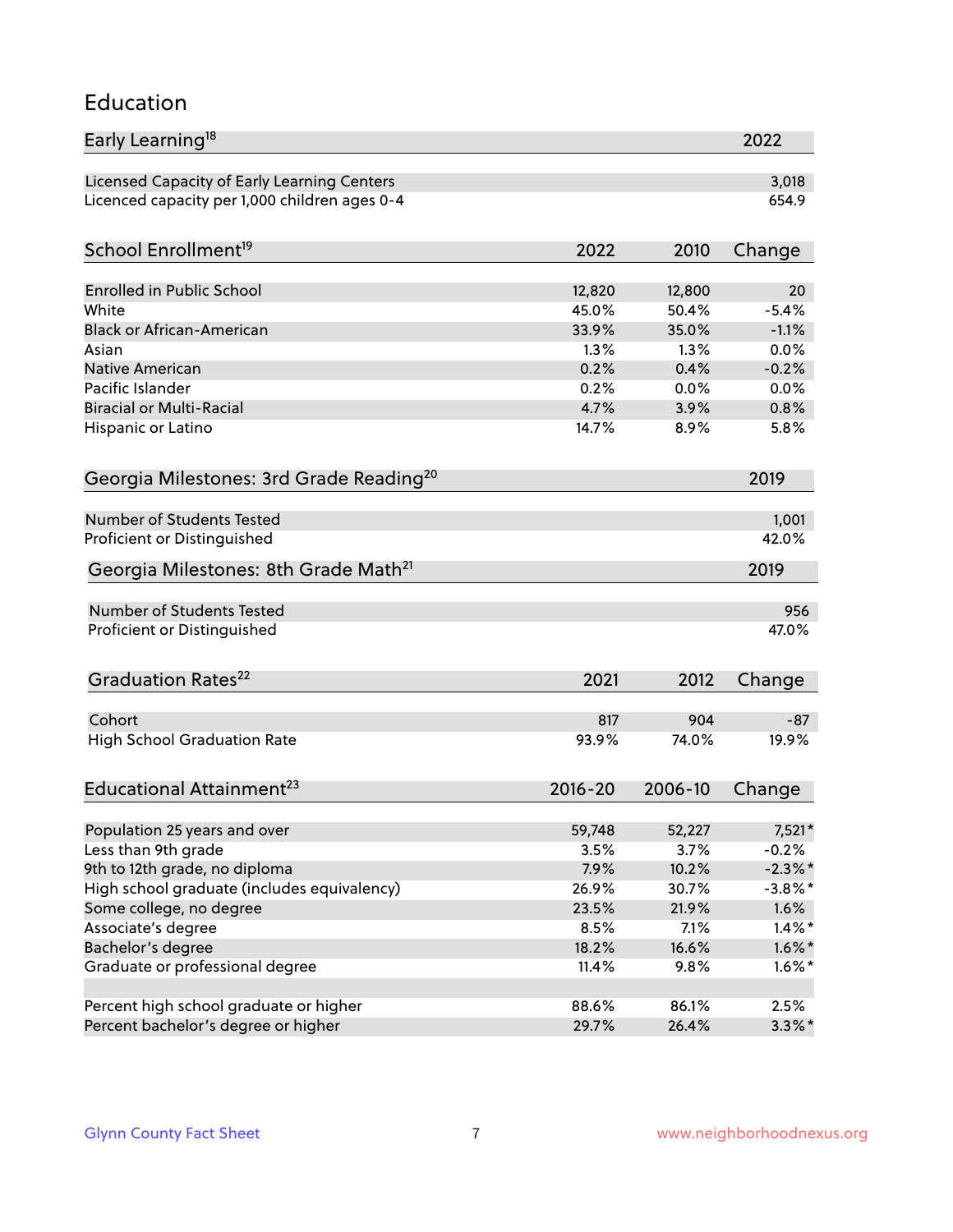### Housing

| Households by Type <sup>24</sup>                     | 2016-20     | 2006-10 | Change     |
|------------------------------------------------------|-------------|---------|------------|
|                                                      |             |         |            |
| <b>Total households</b>                              | 34,191      | 30,617  | $3,574*$   |
| Family households (families)                         | 66.0%       | 66.5%   | $-0.6%$    |
| With own children under 18 years                     | 22.8%       | 28.4%   | $-5.6\%$ * |
| Married-couple family                                | 46.6%       | 49.3%   | $-2.7%$ *  |
| With own children of the householder under 18 years  | 13.4%       | 18.6%   | $-5.2\%$ * |
| Male householder, no wife present, family            | 4.5%        | 3.4%    | $1.1\%$ *  |
| With own children of the householder under 18 years  | 2.1%        | 2.0%    | 0.0%       |
| Female householder, no husband present, family       | 14.9%       | 13.9%   | 1.1%       |
| With own children of the householder under 18 years  | 7.4%        | 7.7%    | $-0.4%$    |
| Nonfamily households                                 | 34.0%       | 33.5%   | 0.6%       |
| Householder living alone                             | 29.1%       | 29.1%   | $-0.0%$    |
| 65 years and over                                    | 12.2%       | 11.3%   | 0.9%       |
|                                                      |             |         |            |
| Households with one or more people under 18 years    | 27.3%       | 32.4%   | $-5.2%$ *  |
| Households with one or more people 65 years and over | 34.4%       | 27.2%   | $7.2\%$ *  |
|                                                      |             |         |            |
| Average household size                               | 2.43        | 2.51    | $-0.07$    |
| Average family size                                  | 2.97        | 3.09    | $-0.11$    |
|                                                      |             |         |            |
| Housing Occupancy <sup>25</sup>                      | $2016 - 20$ | 2006-10 | Change     |
|                                                      |             |         |            |
| Total housing units                                  | 43,486      | 39,737  | $3,749*$   |
| Occupied housing units                               | 78.6%       | 77.0%   | 1.6%       |
| Vacant housing units                                 | 21.4%       | 23.0%   | $-1.6%$    |
|                                                      | 1.6         | 4.5     | $-3.0*$    |
| Homeowner vacancy rate                               | 12.8        | 5.5     | $7.3*$     |
| Rental vacancy rate                                  |             |         |            |
| Units in Structure <sup>26</sup>                     | $2016 - 20$ | 2006-10 | Change     |
|                                                      |             |         |            |
| Total housing units                                  | 43,486      | 39,737  | $3,749*$   |
| 1-unit, detached                                     | 63.4%       | 64.2%   | $-0.8%$    |
| 1-unit, attached                                     | 4.7%        | 4.2%    | 0.6%       |
| 2 units                                              | 5.3%        | 3.0%    | $2.3\%$ *  |
| 3 or 4 units                                         | 3.6%        | 3.2%    | 0.4%       |
| 5 to 9 units                                         | 5.8%        | 6.3%    | $-0.4%$    |
| 10 to 19 units                                       | 3.1%        | 3.5%    | $-0.5%$    |
| 20 or more units                                     | 4.6%        | 4.1%    | 0.5%       |
| Mobile home                                          | 9.4%        | 11.5%   | $-2.2\%$ * |
| Boat, RV, van, etc.                                  | 0.1%        | 0.0%    | 0.1%       |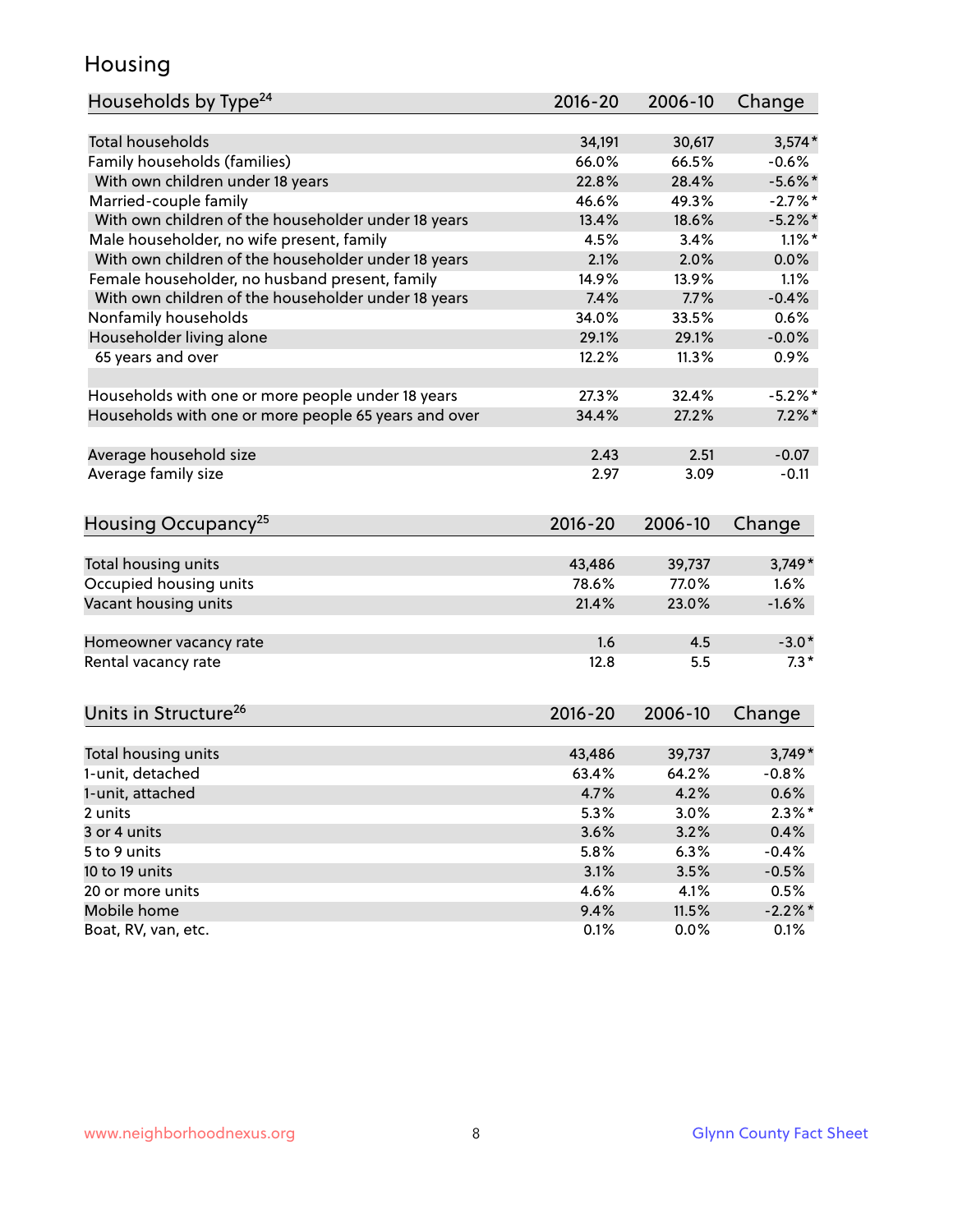# Housing, Continued...

| Year Structure Built <sup>27</sup>             | 2016-20     | 2006-10 | Change     |
|------------------------------------------------|-------------|---------|------------|
| Total housing units                            | 43,486      | 39,737  | $3,749*$   |
| Built 2014 or later                            | 3.7%        | (X)     | (X)        |
| Built 2010 to 2013                             | 1.9%        | (X)     | (X)        |
| Built 2000 to 2009                             | 19.5%       | 22.3%   | $-2.8\%$ * |
| Built 1990 to 1999                             | 18.5%       | 18.3%   | 0.2%       |
| Built 1980 to 1989                             | 13.4%       | 15.4%   | $-1.9%$    |
| Built 1970 to 1979                             | 13.7%       | 13.9%   | $-0.2%$    |
| Built 1960 to 1969                             | 11.5%       | 11.2%   | 0.4%       |
| Built 1950 to 1959                             | 8.0%        | 9.4%    | $-1.4%$    |
| Built 1940 to 1949                             | 4.5%        | 4.3%    | 0.2%       |
| Built 1939 or earlier                          | 5.2%        | 5.3%    | $-0.1%$    |
| Housing Tenure <sup>28</sup>                   | $2016 - 20$ | 2006-10 | Change     |
| Occupied housing units                         | 34,191      | 30,617  | $3,574*$   |
| Owner-occupied                                 | 65.0%       | 64.5%   | 0.5%       |
| Renter-occupied                                | 35.0%       | 35.5%   | $-0.5%$    |
| Average household size of owner-occupied unit  | 2.42        | 2.45    | $-0.03$    |
| Average household size of renter-occupied unit | 2.45        | 2.61    | $-0.16*$   |
| Residence 1 Year Ago <sup>29</sup>             | $2016 - 20$ | 2006-10 | Change     |
| Population 1 year and over                     | 84,070      | 76,525  | 7,545*     |
| Same house                                     | 83.6%       | 81.9%   | 1.7%       |
| Different house in the U.S.                    | 16.2%       | 17.5%   | $-1.3%$    |
| Same county                                    | 9.0%        | 10.3%   | $-1.4%$    |
| Different county                               | 7.2%        | 7.1%    | 0.1%       |
| Same state                                     | 4.4%        | 3.7%    | 0.7%       |
| Different state                                | 2.9%        | 3.4%    | $-0.6%$    |
| Abroad                                         | 0.2%        | 0.7%    | $-0.5%$ *  |
| Value of Housing Unit <sup>30</sup>            | $2016 - 20$ | 2006-10 | Change     |
| Owner-occupied units                           | 22,228      | 19,757  | $2,471*$   |
| Less than \$50,000                             | 8.5%        | 10.1%   | $-1.6%$    |
| \$50,000 to \$99,999                           | 14.0%       | 17.4%   | $-3.4\%$ * |
| \$100,000 to \$149,999                         | 13.8%       | 13.9%   | $-0.1%$    |
| \$150,000 to \$199,999                         | 15.1%       | 12.6%   | $2.5\%$ *  |
| \$200,000 to \$299,999                         | 19.2%       | 14.8%   | 4.4%*      |
| \$300,000 to \$499,999                         | 18.4%       | 18.6%   | $-0.1%$    |
| \$500,000 to \$999,999                         | 8.0%        | 9.4%    | $-1.4%$    |
| \$1,000,000 or more                            | 3.0%        | 3.3%    | $-0.3%$    |
| Median (dollars)                               | 194,300     | 180,900 | 13,400     |
| Mortgage Status <sup>31</sup>                  | $2016 - 20$ | 2006-10 | Change     |
| Owner-occupied units                           | 22,228      | 19,757  | $2,471*$   |
| Housing units with a mortgage                  | 60.3%       | 66.3%   | $-6.1\%$ * |
| Housing units without a mortgage               | 39.7%       | 33.7%   | $6.1\%$ *  |
|                                                |             |         |            |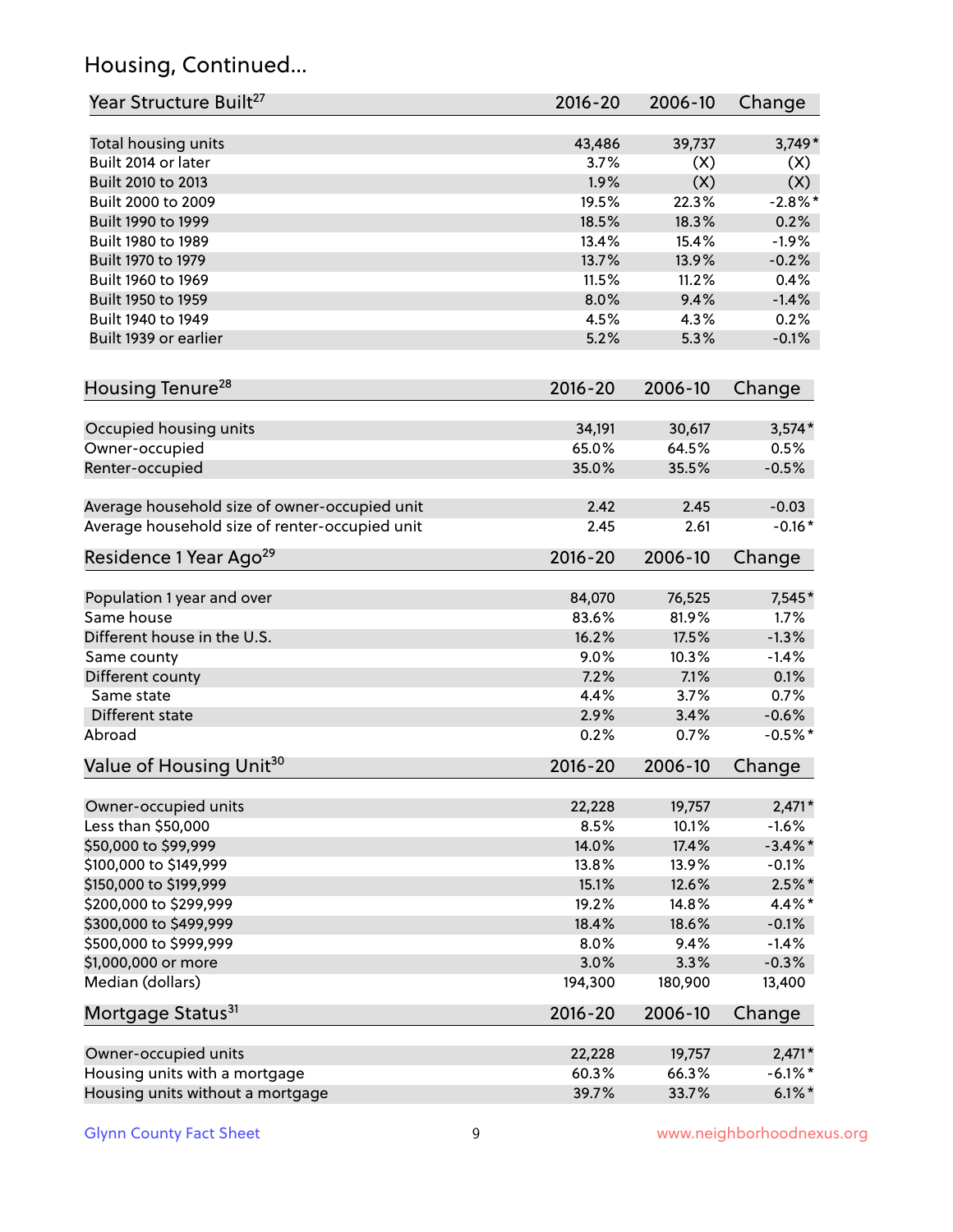# Housing, Continued...

| Selected Monthly Owner Costs <sup>32</sup>                                            | 2016-20     | 2006-10 | Change     |
|---------------------------------------------------------------------------------------|-------------|---------|------------|
| Housing units with a mortgage                                                         | 13,397      | 13,104  | 293        |
| Less than \$300                                                                       | 0.1%        | 0.6%    | $-0.5%$    |
| \$300 to \$499                                                                        | 1.6%        | 2.7%    | $-1.1%$    |
| \$500 to \$999                                                                        | 23.6%       | 28.2%   | $-4.6\%$ * |
| \$1,000 to \$1,499                                                                    | 28.1%       | 28.7%   | $-0.6%$    |
| \$1,500 to \$1,999                                                                    | 20.6%       | 16.9%   | $3.7\%$ *  |
| \$2,000 to \$2,999                                                                    | 19.9%       | 14.9%   | 4.9%*      |
| \$3,000 or more                                                                       | 6.2%        | 7.9%    | $-1.7%$    |
| Median (dollars)                                                                      | 1,436       | 1,301   | 135*       |
| Housing units without a mortgage                                                      | 8,831       | 6,653   | $2,178*$   |
| Less than \$150                                                                       | 3.3%        | 3.5%    | $-0.3%$    |
| \$150 to \$249                                                                        | 13.8%       | 18.2%   | $-4.4\%$ * |
| \$250 to \$349                                                                        | 20.3%       | 27.3%   | $-7.0\%$ * |
| \$350 to \$499                                                                        | 29.4%       | 23.5%   | 5.9%*      |
| \$500 to \$699                                                                        | 15.9%       | 17.4%   | $-1.5%$    |
| \$700 or more                                                                         | 17.3%       | 10.1%   | $7.3\%$ *  |
| Median (dollars)                                                                      | 389         | 356     | $33*$      |
| Selected Monthly Owner Costs as a Percentage of<br>Household Income <sup>33</sup>     | $2016 - 20$ | 2006-10 | Change     |
| Housing units with a mortgage (excluding units where<br>SMOCAPI cannot be computed)   | 13,302      | 13,070  | 232        |
| Less than 20.0 percent                                                                | 49.5%       | 39.8%   | $9.7\%$ *  |
| 20.0 to 24.9 percent                                                                  | 14.4%       | 15.7%   | $-1.4%$    |
| 25.0 to 29.9 percent                                                                  | 7.5%        | 12.9%   | $-5.3\%$ * |
| 30.0 to 34.9 percent                                                                  | 4.7%        | 7.5%    | $-2.8\%$ * |
| 35.0 percent or more                                                                  | 23.9%       | 24.1%   | $-0.2%$    |
| Not computed                                                                          | 95          | 34      | $61*$      |
| Housing unit without a mortgage (excluding units where<br>SMOCAPI cannot be computed) | 8,743       | 6,540   | $2,203*$   |
| Less than 10.0 percent                                                                | 54.1%       | 47.8%   | $6.3\% *$  |
| 10.0 to 14.9 percent                                                                  | 18.4%       | 18.7%   | $-0.3%$    |
| 15.0 to 19.9 percent                                                                  | 8.1%        | 9.9%    | $-1.8%$    |
| 20.0 to 24.9 percent                                                                  | 6.1%        | 5.9%    | 0.2%       |
| 25.0 to 29.9 percent                                                                  | 3.1%        | 5.2%    | $-2.1%$    |
| 30.0 to 34.9 percent                                                                  | 0.9%        | 2.9%    | $-1.9%$    |
| 35.0 percent or more                                                                  | 9.2%        | 9.7%    | $-0.4%$    |
| Not computed                                                                          | 88          | 113     | $-25$      |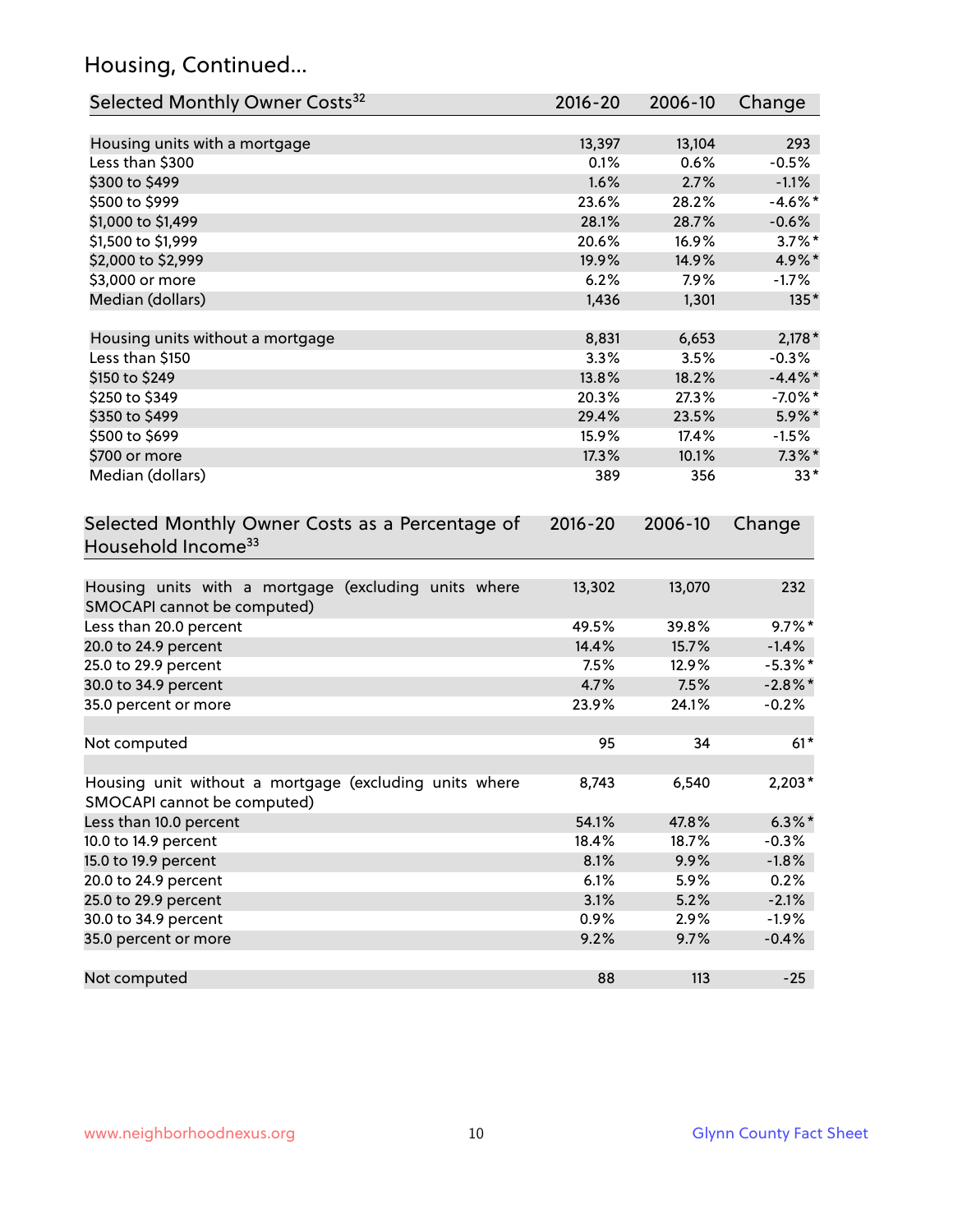# Housing, Continued...

| Gross Rent <sup>34</sup>                                                       | 2016-20     | $2006 - 10$ | Change     |
|--------------------------------------------------------------------------------|-------------|-------------|------------|
|                                                                                |             |             |            |
| Occupied units paying rent                                                     | 11,101      | 10,205      | 896*       |
| Less than \$200                                                                | 1.2%        | 3.3%        | $-2.1%$    |
| \$200 to \$499                                                                 | 11.2%       | 15.8%       | $-4.6%$    |
| \$500 to \$749                                                                 | 20.0%       | 29.4%       | $-9.4\%$ * |
| \$750 to \$999                                                                 | 29.1%       | 29.3%       | $-0.3%$    |
| \$1,000 to \$1,499                                                             | 31.7%       | 17.5%       | 14.2%*     |
| \$1,500 to \$1,999                                                             | 4.1%        | 2.8%        | $1.4\%$    |
| \$2,000 or more                                                                | 2.7%        | 2.0%        | 0.7%       |
| Median (dollars)                                                               | 899         | 762         | $137*$     |
| No rent paid                                                                   | 862         | 655         | 207        |
| Gross Rent as a Percentage of Household Income <sup>35</sup>                   | $2016 - 20$ | 2006-10     | Change     |
| Occupied units paying rent (excluding units where GRAPI<br>cannot be computed) | 10,900      | 10,079      | 821        |
| Less than 15.0 percent                                                         | 17.4%       | 16.2%       | 1.2%       |
| 15.0 to 19.9 percent                                                           | 11.9%       | 15.3%       | $-3.4%$    |
| 20.0 to 24.9 percent                                                           | 13.2%       | 11.5%       | 1.7%       |
| 25.0 to 29.9 percent                                                           | 12.3%       | 9.5%        | 2.8%       |
| 30.0 to 34.9 percent                                                           | 9.4%        | 8.8%        | 0.5%       |
| 35.0 percent or more                                                           | 35.8%       | 38.7%       | $-2.8%$    |
|                                                                                |             |             |            |

Not computed and the computed computed computed  $1,063$  781 282<sup>\*</sup>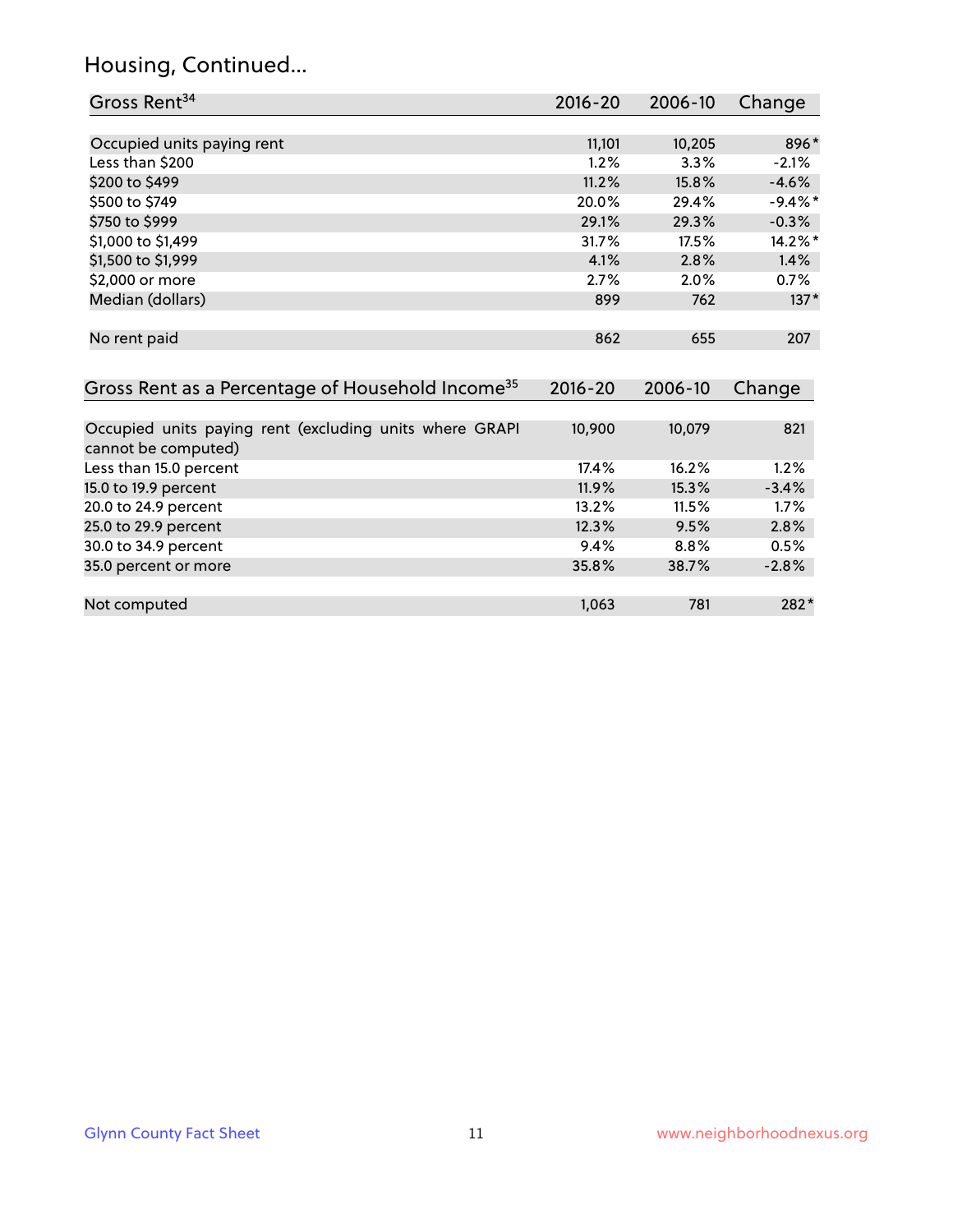# Community Involvement

| Voter Registration and Turnout <sup>36</sup> | 2020   |
|----------------------------------------------|--------|
|                                              |        |
| Active registered voters                     | 61.404 |
| Number voted in Presidential election        | 41.940 |
| Percent voted in Presidential election       | 68.3%  |

### Transportation

| Commuting to Work <sup>37</sup>           | $2016 - 20$ | 2006-10 | Change    |
|-------------------------------------------|-------------|---------|-----------|
|                                           |             |         |           |
| Workers 16 years and over                 | 38,042      | 34,766  | $3,276*$  |
| Car, truck, or van - drove alone          | 80.3%       | 81.5%   | $-1.2%$   |
| Car, truck, or van - carpooled            | 10.7%       | 10.3%   | 0.3%      |
| Public transportation (excluding taxicab) | 0.4%        | 0.6%    | $-0.2%$   |
| Walked                                    | 1.2%        | 1.5%    | $-0.3%$   |
| Other means                               | 2.4%        | 2.5%    | $-0.1%$   |
| Worked at home                            | 5.1%        | 3.6%    | $1.5\%$ * |
| Mean travel time to work (minutes)        | 21.0        | 19.1    | $1.8*$    |
| Vehicles Available <sup>38</sup>          | $2016 - 20$ | 2006-10 | Change    |
|                                           |             |         |           |
| Occupied housing units                    | 34,191      | 30,617  | $3,574*$  |
| No vehicles available                     | 6.0%        | 6.2%    | $-0.2%$   |
| 1 vehicle available                       | 36.6%       | 33.4%   | $3.2\%$ * |
| 2 vehicles available                      | 35.3%       | 40.8%   | $-5.5%$ * |
| 3 or more vehicles available              | 22.1%       | 19.6%   | $2.5\%$ * |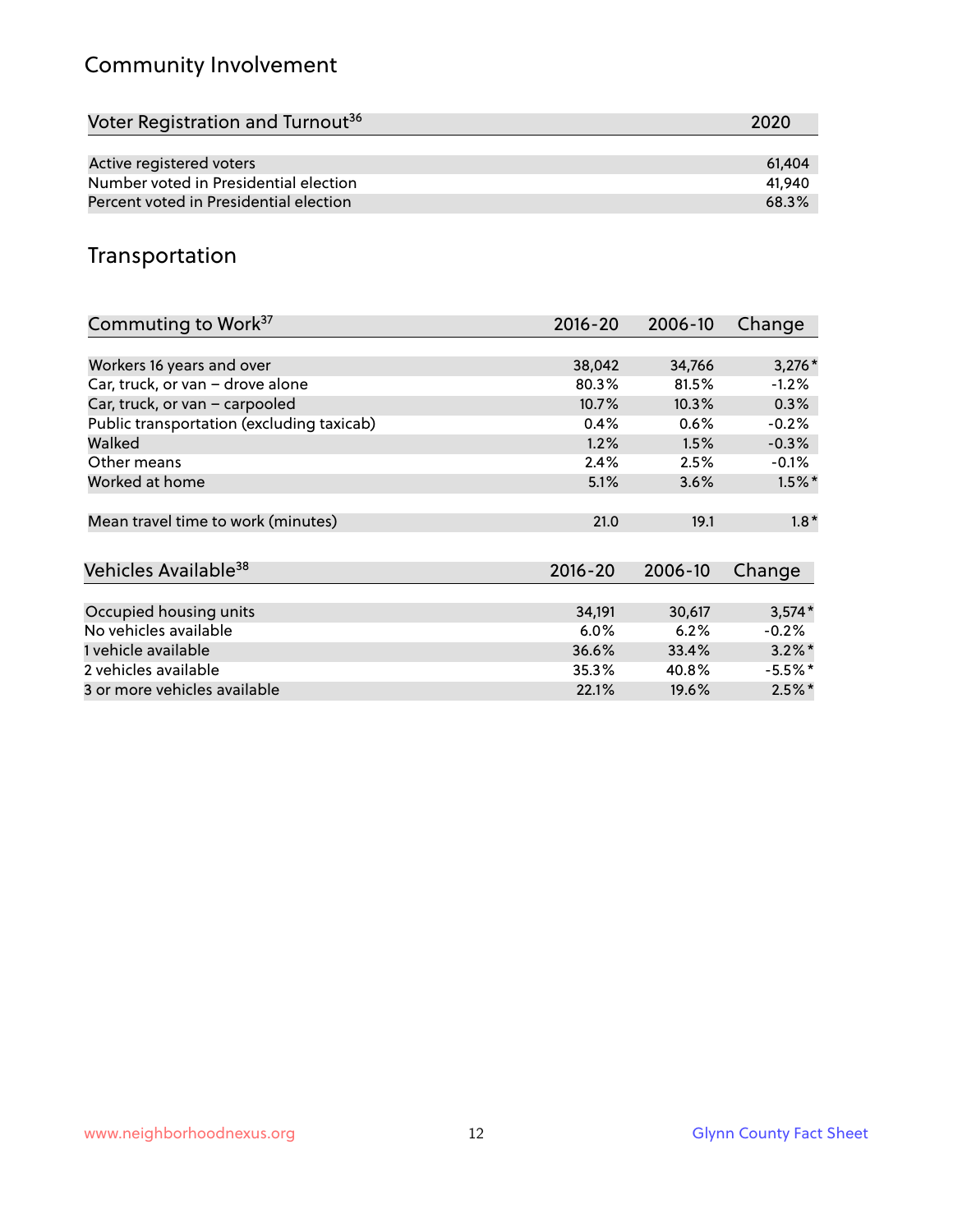#### Health

| Health Insurance coverage <sup>39</sup> | 2016-20 |
|-----------------------------------------|---------|
|-----------------------------------------|---------|

| Civilian Noninstitutionalized Population                | 83,969 |
|---------------------------------------------------------|--------|
| With health insurance coverage                          | 86.4%  |
| With private health insurance coverage                  | 61.9%  |
| With public health coverage                             | 39.3%  |
| No health insurance coverage                            | 13.6%  |
| Civilian Noninstitutionalized Population Under 19 years | 19,445 |
| No health insurance coverage                            | 7.0%   |
| Civilian Noninstitutionalized Population 19 to 64 years | 47,781 |
| In labor force:                                         | 36,914 |
| Employed:                                               | 35,192 |
| With health insurance coverage                          | 80.9%  |
| With private health insurance coverage                  | 44.2%  |
| With public coverage                                    | 7.1%   |
| No health insurance coverage                            | 19.1%  |
| Unemployed:                                             | 1,722  |
| With health insurance coverage                          | 63.8%  |
| With private health insurance coverage                  | 44.2%  |
| With public coverage                                    | 23.5%  |
| No health insurance coverage                            | 36.2%  |
| Not in labor force:                                     | 10,867 |
| With health insurance coverage                          | 75.5%  |
| With private health insurance coverage                  | 40.4%  |
| With public coverage                                    | 41.7%  |
| No health insurance coverage                            | 24.5%  |

# **Health Factors Most Recent** And The Control of the Control of The Control of The Control of The Control of The Control of The Control of The Control of The Control of The Control of The Control of The Control of The Contr

| Premature Death (YPLL before age 75 per 100,000 population, age-adjusted) <sup>40</sup> | 9,751.2 |
|-----------------------------------------------------------------------------------------|---------|
| Average number of Physically Unhealthy Days <sup>41</sup>                               | 4.5     |
| Average number of Mentally Unhealthy Days <sup>42</sup>                                 | 5.2     |
| Low Birthweight Births <sup>43</sup>                                                    | 12.2%   |
| Diabetes Prevalence <sup>44</sup>                                                       | 11.4%   |
| HIV Prevalence (per 100,000 population) <sup>45</sup>                                   | 470.7   |
| Rate, Deduplicated ER Visits for Asthma, Ages 0-17 <sup>46</sup>                        | 749.4   |